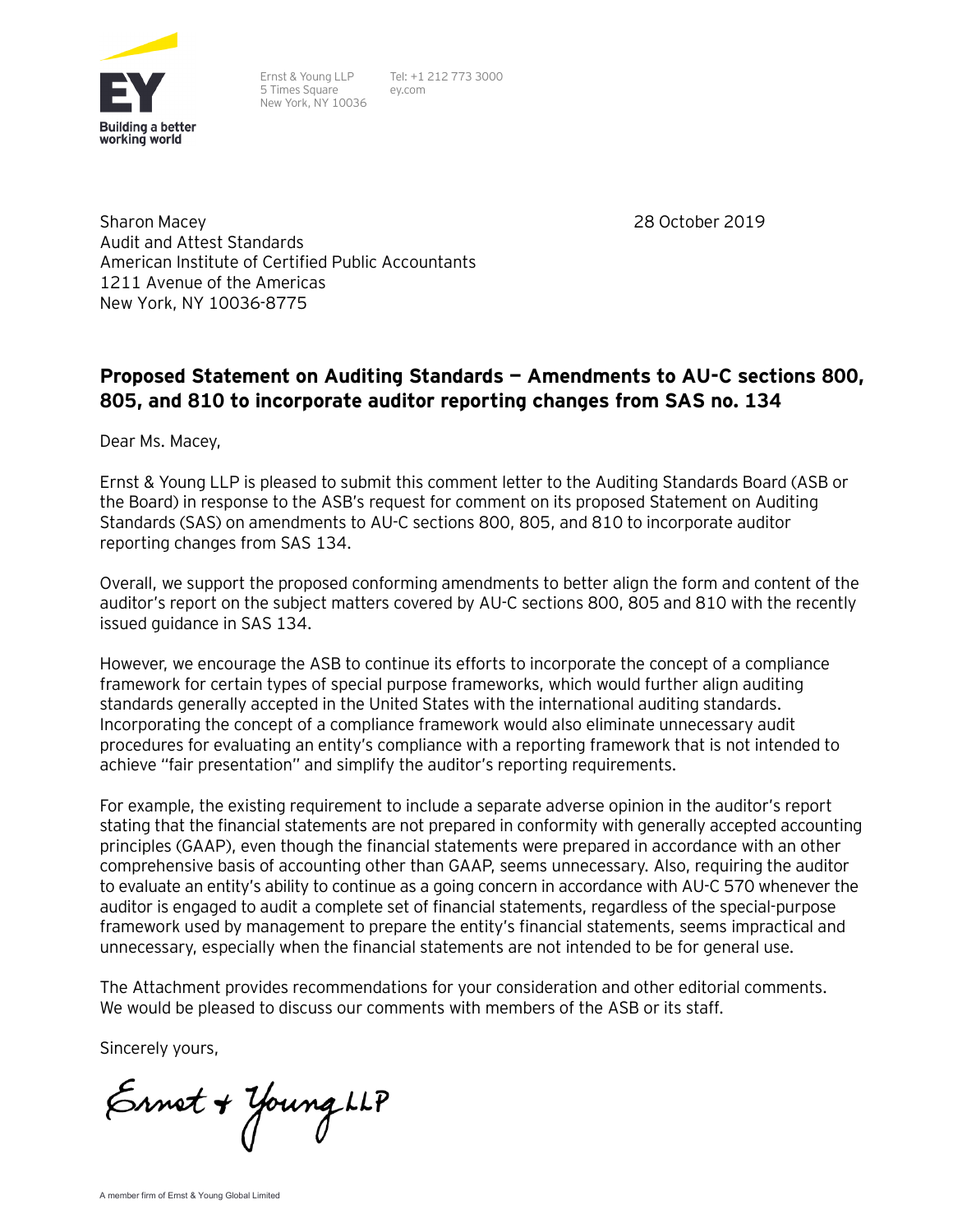## **Attachment — Recommendations and editorial comments**

1) AU-C 800, paragraph 7 — definitions:

We support moving the example special purpose frameworks to application guidance. However, we suggest the following change to the revised definition of a "special purpose framework."

**Special purpose framework.** A financial reporting framework other than GAAP *designed to meet the financial information needs of specific users.* that is one of the following bases of accounting: (Ref: [par.](https://checkpoint.riag.com/app/main/docLinkNew?DocID=iPROFSTDS%3A16141.1&SrcDocId=T0PROFSTDS%3A16141.1-1&feature=ttoc&lastCpReqId=10ebad8&pinpnt=PROFSTDS%3A16141.6910&d=d#PROFSTDS%3A16141.6910) A2–A5 *.A6*).

If the words "designed to meet the financial information needs of specific users" are added to the definition, the standard may imply that all special purpose frameworks are not suitable for general use, which is not the case. We suggest ending the definition after the word "GAAP."

2) AU-C 800, paragraph 17.a includes the following proposed addition:

",*when the special purpose financial statements contain items that are the same as, or similar to, those in financial statements prepared in accordance with GAAP*."

We suggest deleting this phrase since it repeats the second sentence in paragraph 17.

3) AU-C 800, paragraph 18.a.ii, as amended, states the following:

"an other basis of accounting, and the auditor is required to restrict use of the auditor's report pursuant to paragraph .06a–b of section 905, *Alert That Restricts the Use of the Auditor's Written Communication*. (Ref: par. .A29)"

We suggest the following revisions to clarify the requirement:

"an other basis of accounting<del>, and the auditor is required to restrict use of the auditor's report</del> *that requires an alert that restricts the* use of the auditor's report pursuant to paragraph .06*a*–*b*  of section 905, *Alert That Restricts the Use of the Auditor's Written Communication*. (Ref: par. .A29)"

Separately, we observe that the references in AU-C 905, Appendix A — List of AU-C Sections Relating to the Restricted Use of the Auditor's Written Communication, needs to be updated to correctly reflect the paragraphs in the specified standards.

4) AU-C 800, paragraph 19 includes the following proposed addition:

*"For special purpose financial statements prepared in accordance with a contractual basis or other basis of accounting, the emphasis-of-matter paragraph should also state that, as a result, the financial statements may not be suitable for another purpose."*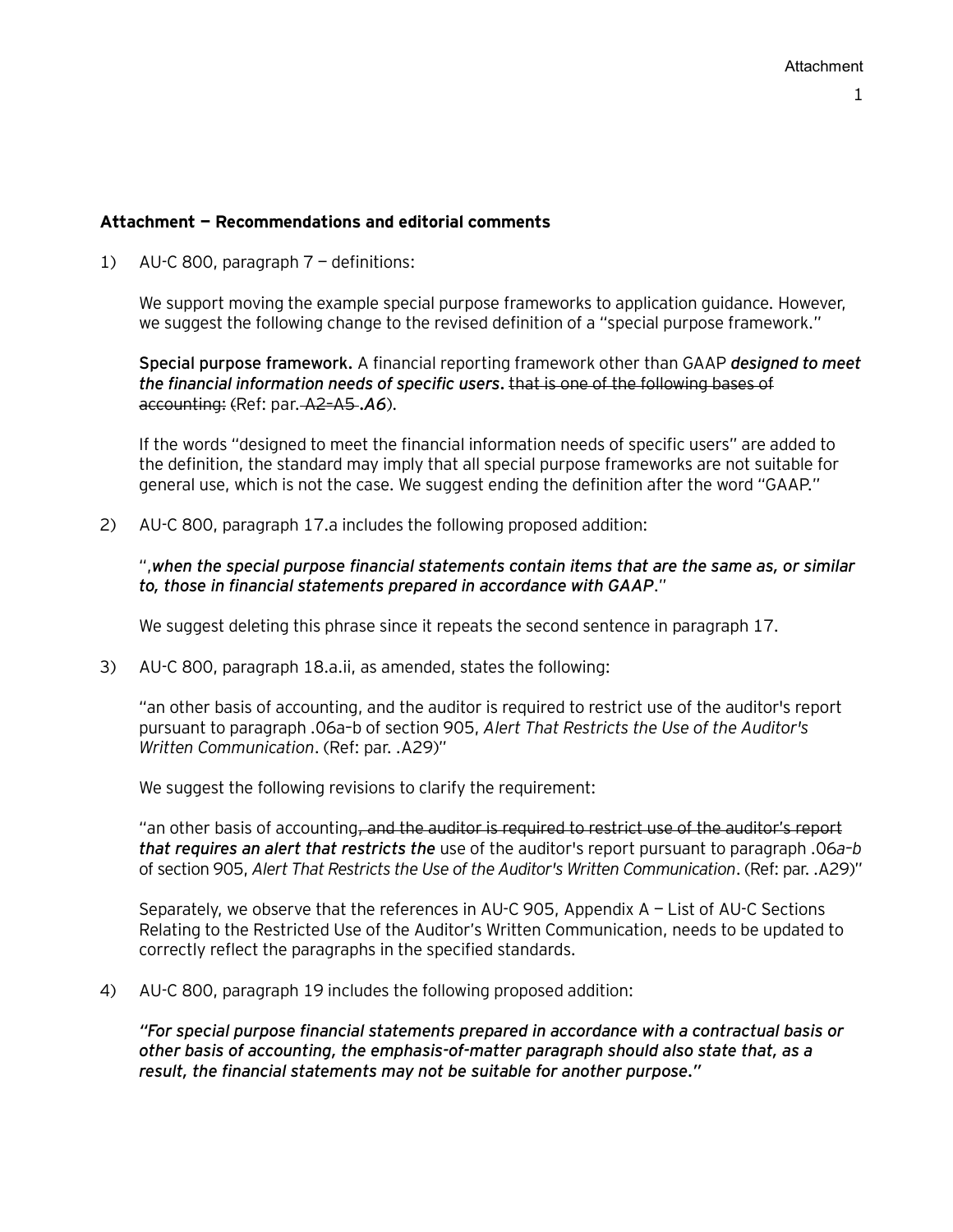We do not support this addition. We believe extant paragraphs .A27 and .A28 provide appropriate application guidance. If the ASB believes that financial statements prepared under the cash, tax or certain regulatory basis of accounting may not require an emphasis-of-matter paragraph alerting the reader that the financial statements may not be suitable for another purpose, it should say so and provide application guidance explaining when that may be the case.

5) AU-C 800, paragraph 22.c.ii, as proposed, states the following:

#### *"contains an expression of opinion on the special purpose financial statements and a reference to the special purpose framework used to prepare the financial statements"*

We observe that this content was moved from extant AU-C 800.22.h. However, the extant guidance also states "and, if applicable, an opinion on whether the special purpose financial statements are presented fairly, in all material respects, in accordance with GAAP when required by paragraph .21." We believe this additional requirement should be retained and presented as new AU-C 800.22.c.iii.

6) AU-C 800, paragraph 22.g. includes the following proposed revision:

## *"A description of management's responsibilities for the preparation and fair presentation of the special purpose financial statements that addresses, and is not inconsistent with, the requirements in paragraphs .31-.33 of section 700"*

We believe the ASB's decision to say "...and is not inconsistent with," rather than "...and is consistent with" may cause confusion. If the ASB's intent is to convey something less than the positive construction, that point should be clarified in the application guidance. Otherwise, we suggest replacing the highlighted phrase with the words "and is consistent with." If the ASB agrees that further clarification is needed, similar changes would need to be made elsewhere in the proposed standard.

7) AU-C 800, paragraph .A1.c. defines a regulatory basis of accounting as follows:

*"A basis of accounting that the entity uses to comply with the requirements or financial reporting provisions of a regulatory agency to whose jurisdiction the entity is subject (for example, a basis of accounting that insurance companies use pursuant to the accounting practices prescribed or permitted by a state insurance commission)."*

We understand that, in the United States, the state body prescribing the basis of accounting is generally referred to as the state insurance "department," not "commission." We recommend changing the reference, which would also further align with the references used in the AICPA's insurance industry audit and accounting guides.

8) AU-C 800, paragraph .A20 includes the following proposed application guidance:

*"For audits of special purpose financial statements, section 701, Communicating Key Audit Matters in the Independent Auditor's Report, applies only when the auditor is engaged to communicate key audit matters"*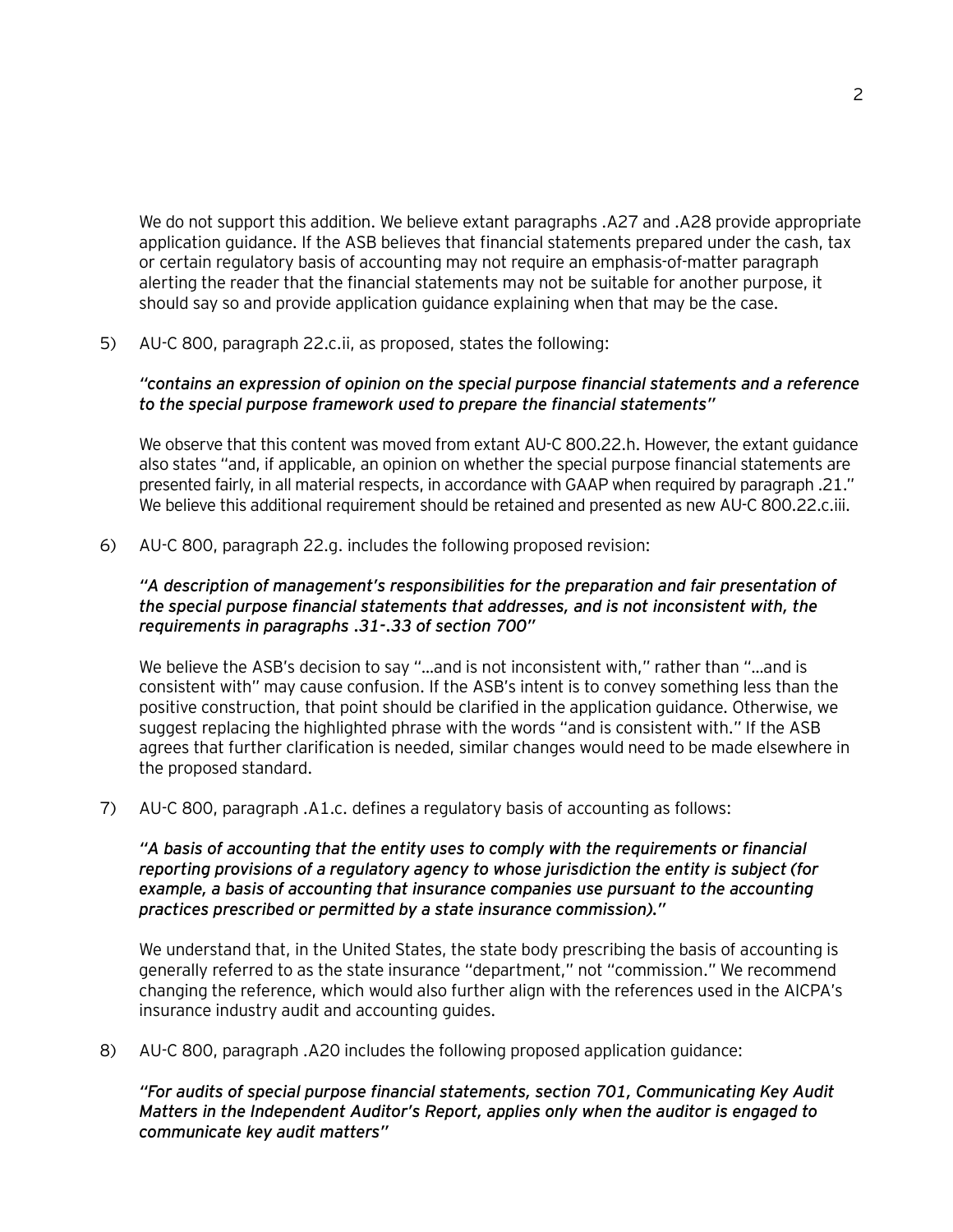We observe that AU-C 701 paragraph 4 states that this section applies to an audit of a "complete set of general purpose financial statements **[emphasis added]** when the auditor is engaged to communicate key audit matters." We believe the Board should either amend the application guidance in proposed AU-C 800.A20 to better align with the scope requirements in AU-C 701.04 or clarify that these communication requirements would also apply if the special-purpose financial statements are not intended for general use, provided the auditor is engaged to communicate KAMs.

9) AU-C 800.A39 Appendix B — Fair Presentation and Adequate Disclosures:

In footnote 1, we suggest deleting "(GAAP)" since the acronym is defined earlier in the standard.

10) AU-C 800.A40 Exhibit — Illustrations of Auditor's Reports on Special Purpose Financial Statements — Illustrations 3, 4 and 5:

In the "Responsibilities of Management for the Financial Statements" section, in addition to the footnote reference already included, we believe it would be helpful to auditors if the ASB also provided an example of a description of management's responsibilities relating to going concern when applicable. For example, leveraging the illustrative reports included in the recently revised AU-C 700, the ASB could include the following example:

"In preparing the financial statements, management is required to evaluate whether there are conditions or events, considered in the aggregate, that raise substantial doubt about the Company's ability to continue as a going concern for [insert the time period set by the applicable financial reporting framework]."

11) AU-C 800.A40 Exhibit — Illustrations of Auditor's Reports on Special Purpose Financial Statements — Illustration 4:

We recommend the following revision to the "Adverse Opinion on U.S. Generally Accepted Accounting Principles" section of the illustrative report:

"In our opinion, because of the significance of the matter discussed in the "Basis for Adverse Opinion on U.S. Generally Accepted Accounting Principles" section of our report, the financial statements do not present fairly, in accordance with accounting principles generally accepted in the United States of America, the financial position of ABC Government Authority as of December 31, 20X1, or the changes in net position and position and cash flows thereof for the year then ended."

12) AU-C 805.A34 Exhibit — Illustrations of Auditor's Reports on a Single Financial Statement and a Specific Element of a Financial Statement — Illustration 4:

The penultimate sentence of the Emphasis of Matter — Basis of Accounting paragraph states "As a result, the financial statements may not be suitable for another purpose." Based on the subject matter of the example, the words "financial statements" in the highlighted sentence should be replaced with "schedule."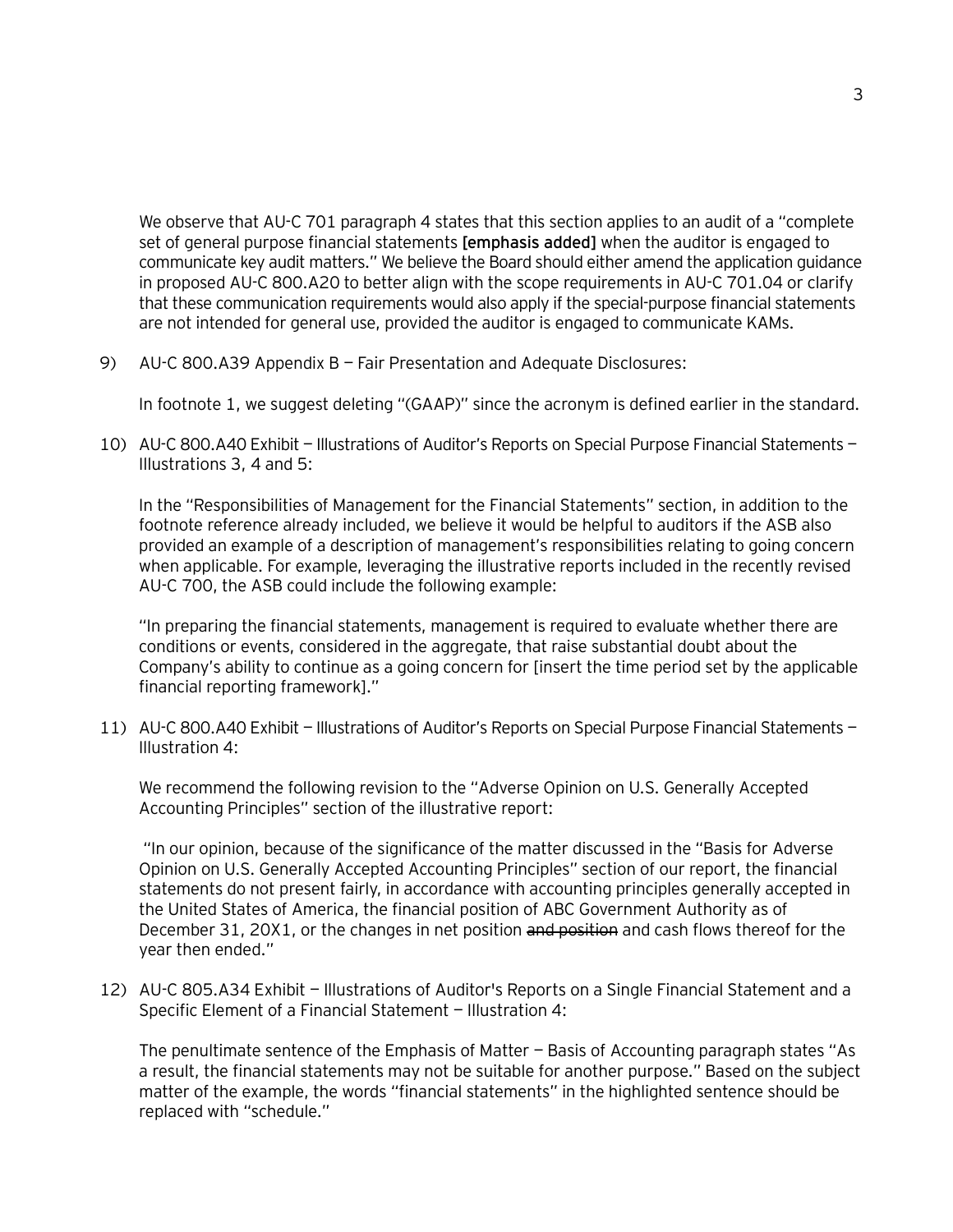Similarly, the words "financial statement" in the last sentence of first paragraph in the Auditor's Responsibilities for the Audit of the Schedule section of the auditor's report should be replaced with "schedule."

13) AU-C 805.A8 of the exposure document includes the following proposed revision:

"If the auditor concludes that an audit of a single financial statement or a specific element of a financial statement in accordance with GAAS may not be practicable, the auditor may discuss with management whether another type of engagement might be more practicable, *such as an engagement performed in accordance with the Statements on Standards for Attestation Engagements* as described in [paragraph](https://checkpoint.riag.com/app/main/docLinkNew?DocID=iPROFSTDS%3A16142.1&SrcDocId=T0PROFSTDS%3A16142.1-1&feature=ttoc&lastCpReqId=f4a8bc&pinpnt=PROFSTDS%3A16142.6413&d=d#PROFSTDS%3A16142.6413) *[.A4](https://checkpoint.riag.com/app/main/docLinkNew?DocID=iPROFSTDS%3A16142.1&SrcDocId=T0PROFSTDS%3A16142.1-1&feature=ttoc&lastCpReqId=f4a8bc&pinpnt=PROFSTDS%3A16142.6413&d=d#PROFSTDS%3A16142.6413)* A3"

Paragraph AU-C 805.A4 describes agreed-upon procedures and review engagements performed under the attestation standards as more practicable alternatives to audit engagements performed under this auditing standard. We believe the application guidance should clarify that it would not be appropriate to accept an engagement to review or examine the same subject matter (e.g., a single financial statement prepared in accordance with US GAAP) under the attestation standards, since those engagements are subject to auditing standards. Paragraph 3 of AT-C section 105, *Concepts Common to All Attestation Engagements*, states that "this section is not applicable to professional services for which the AICPA has established other professional standards, for example, services performed in accordance with (Ref: par. .A2 **—** .A3)

- a. Statements on Auditing Standards
- b. Statements on Standards for Accounting and Review Services, or
- c. Statements on Standards for Tax Services"

We are concerned that, without this clarification, the guidance could be interpreted to permit the practitioner to issue an opinion or conclusion under the attestation standards that a single financial statement or a specific element thereof is in accordance with an applicable financial reporting framework.

14) AU-C 805.A34 Exhibit — Illustrations of Auditor's Reports on a Single Financial Statement and a Specific Element of a Financial Statement — Illustrations 1 and 2:

Because these examples illustrate an auditor's report on a single financial statement, the word "statements" appearing in the penultimate point under the "Auditor's Responsibilities for the Audit of the Financial Statement" section of the report should be singular (i.e., it should read "statement").

15) AU-C 805.A34 Exhibit — Illustrations of Auditor's Reports on a Single Financial Statement and a Specific Element of a Financial Statement — Illustration 3:

Footnote 4 to the *Responsibilities of Management for the Schedule* section of the report states that "the description of management's responsibilities to going concern required by paragraph .32b of AU-C section 700 may not be relevant or may need to be included in this section of the report, adapted as necessary. See paragraph .A21 of this section."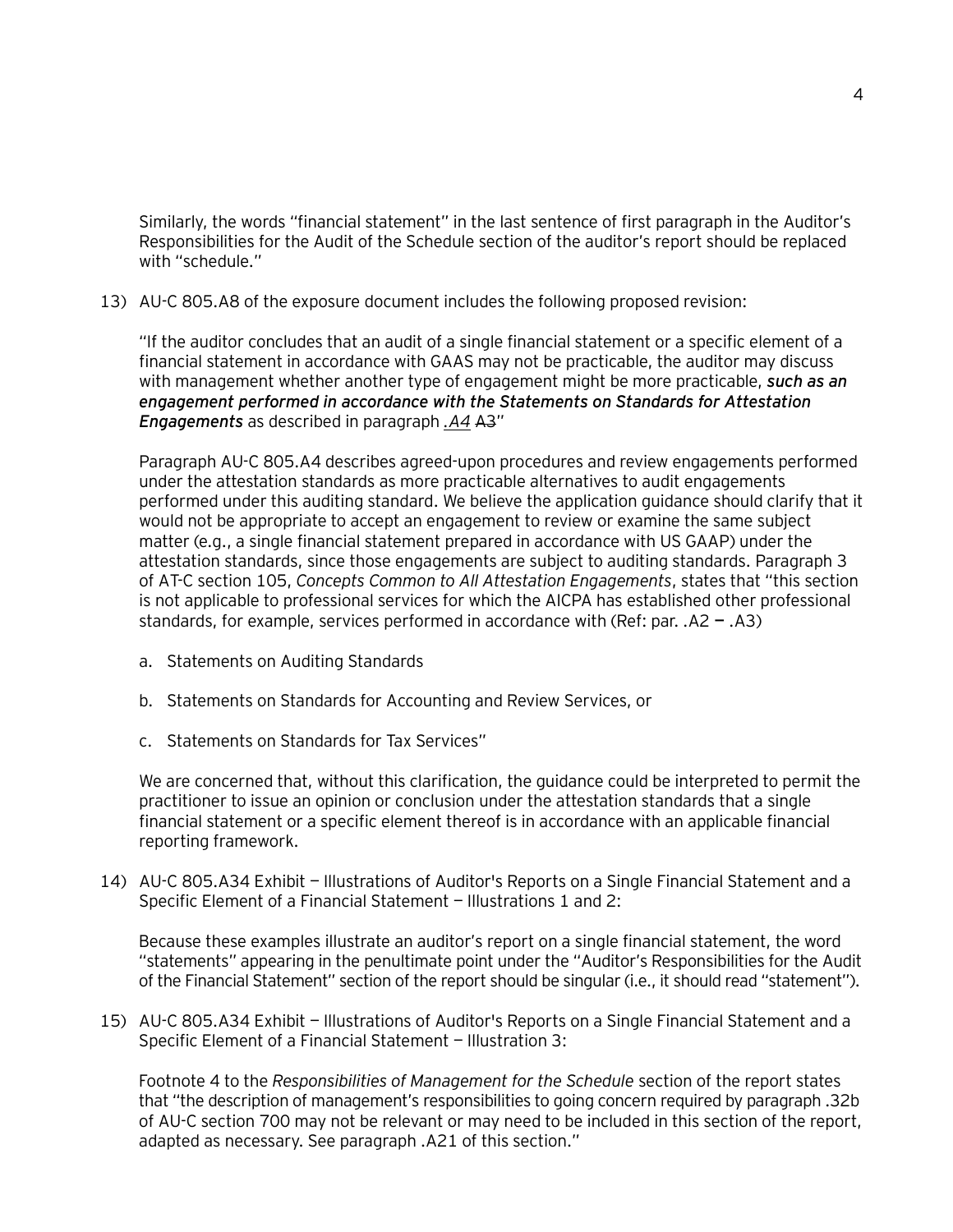This example assumes that the reporting entity also prepared a full set of the financial statements in accordance with accounting principles generally accepted in the United States (GAAP), which requires reporting entities to assess their ability to continue as a going concern. It's not clear why management wouldn't be required to describe its responsibility to assess the entity's ability to continue as a going concern under the circumstances described in the example.

We understand that judgment is required, but we think it would be helpful if the ASB provided an assumption in the example. For example, the example could include an assumption that management determined that the going concern assessment in GAAP does not apply to the preparation of a specific element, account or item of a financial statement. The example could further explain that although a going concern assessment was made in the preparation of the full set financial statements from which the financial information being reported has been derived, the going concern assessment period is significantly different because the schedule is anticipated to be issued several months after the full set financial statements were issued. Including any previous conclusions about the entity's ability continue as a going concern without further analysis would not be appropriate.

16) AU-C 805.A34 Exhibit — Illustrations of Auditor's Reports on a Single Financial Statement and a Specific Element of a Financial Statement — Illustration 4:

Because this example assumes an audit of a schedule of royalties, we believe the words "financial statements" in the *Emphasis of Matter — Basis of Accounting* paragraph and the words "financial statement" at the end of the first paragraph in the *Auditor's Responsibilities for the Audit of the Schedule* section of the report should be replaced with "schedule."

17) AU-C 805.A34 Exhibit — Illustrations of Auditor's Reports on a Single Financial Statement and a Specific Element of a Financial Statement — Illustration 5:

Because this example assumes an audit of historical summaries of gross income and direct operating expenses, we believe the section titled *Auditor's Responsibilities for the Audit of the Financial Statement* should read *Auditor's Responsibilities for the Audit of the Historical Summaries*. Making this change would also better align the description of the auditor's responsibilities with how the subject matter (i.e., the historical summaries) is described elsewhere in the illustrative report.

18) AU-C 810.15.j of the proposed standard represents a significant change from extant guidance that would make the auditor's report less informative if it were finalized as exposed. We believe this result would be contrary to some of the Board's recent standard-setting activities (e.g., SAS 134).

For example, replacing as a required element of the auditor's report a statement that "the [auditor's] procedures consisted principally of comparing the summary financial statements with the related information in the audited financial statements from which the summary financial statements have been derived and evaluating whether the summary financial statements are prepared in accordance with the applied criteria" with a simple statement that "the auditor is responsible for expressing an opinion based on the auditor's procedures conducted in accordance with GAAS" does not represent an improvement. Although the proposed change would more closely align the AICPA standard with the requirements in ISA 810 (Revised), we recommend retaining the existing reporting requirements.